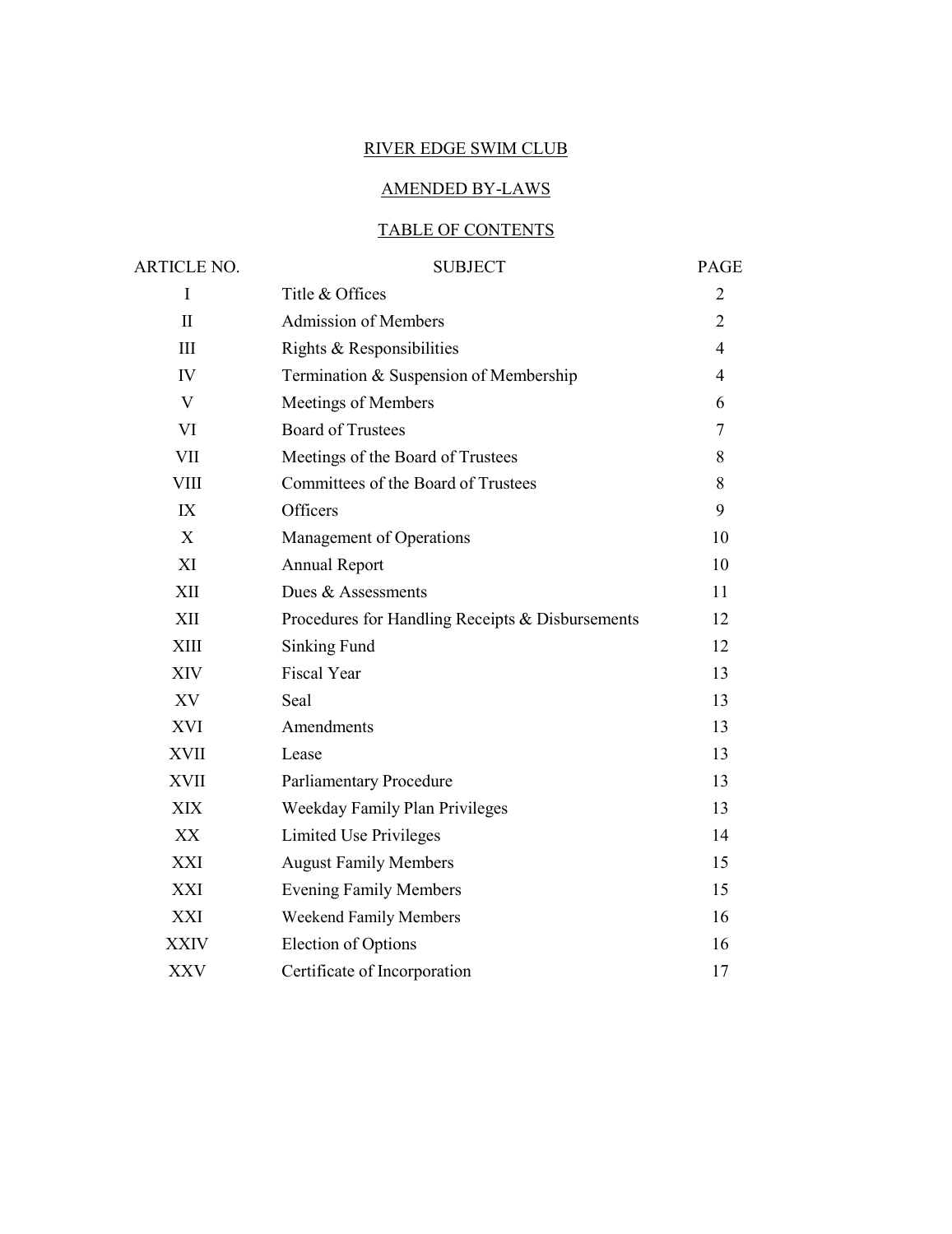## RIVER EDGE SWIM CLUB, INC. AMENDED BY-LAWS

# As approved by the Board of Trustees November 1960 with amendments made December 2, 1993, December 11, 2014, December 14, 2017 & December 9, 2021

## FORE WARD

The controls set forth here-in and as approved by the Membership (as defined in Article II) govern the affairs of the Club for the benefit of the entire membership (herein called the "By-laws"). The By-laws are always to be construed in a manner which will be in the best interest of the Club and its Members and further the purpose of the Club.

## ARTICLE I. TITLE AND OFFICES

Section 1 — The title of this Corporation, a not-for-profit corporation, is the "River Edge Swim Club, Inc.", hereafter referred to as the "Corporation" or the "Club", and its principal office shall be located at 600 Riverside Way, River Edge, County of Bergen, State of New Jersey, 07661.

Section 2 — The Corporation shall have and continuously maintain a registered office within the Borough of River Edge at which shall be located a resident agent, upon whom process may be served. The registered office may be, but need not be, identical with the principal office. The address of the registered office and/or the name of the resident agent may be changed from time to time by the Board of Trustees.

Section 3 — The Corporation may have such other offices within the Borough of River Edge as the Board of Trustees may deem necessary for the administration of its affairs.

# ARTICLE II. ADMISSION OF MEMBERS

Section 1 — The Club shall have memberships including full-time memberships which are the bond holders ("Full-time Members") and have voting rights and part-time memberships which do not have voting rights. A membership may only be issued to a head of the household, hereafter called Member or Membership. A household shall be defined as a family permanently living together, which may include spouse or partner, and all unmarried children under the age of 25, also mother, father, mother-in-law, or father-in-law, who is not gainfully employed and who lives at the same address.

Section 2- Only a person who is at least eighteen (18) years of age and who resides within the Borough of River Edge may apply for or be admitted to membership regardless of race, creed, or ethnic origin. An exception as to age may be made in the case of a person who has been admitted to membership pursuant to either Section 3 or Section 4, Article IV herein.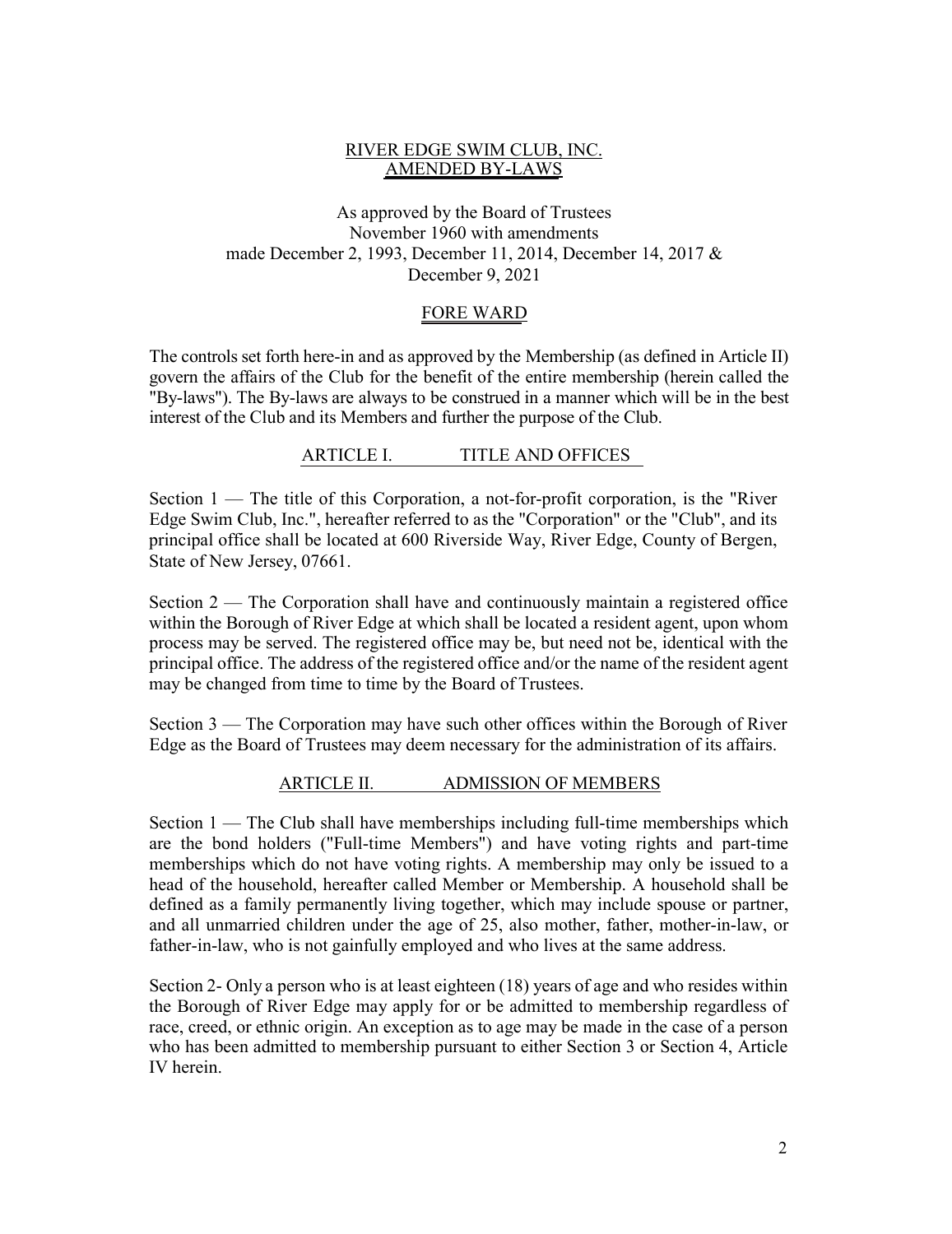At the discretion of the Board of Trustees (defined in Article VI, Section 1), the Board may allow Club members who are nonresidents of River Edge should the Board deem such members are required for such reasons as sustaining membership, maintaining the financial stability of the Club, etc.

Any family or person on the Waiting List (as defined in Article II, Section 3) who is required to temporarily relocate from the Borough of River Edge for reasons relating to business or profession, yet still maintain their residence in the Borough, and who becomes eligible for membership during the period of relocation, shall be allowed to defer acceptance of membership until residency in the Borough is resumed, provided thatthey notify the Club prior to their move from River Edge and upon their return.

Section 3 — The Club Membership shall have the power to determine the number of members. The maximum Full-time membership shall not exceed five hundred thirty (530). This number may be changed from time to time, but it may not be reduced below the number of memberships existing at the time of the change. If the memberships are at the determined maximum, all applications of perspective members shall be held on a waiting list (the "Waiting List"). A list of prospective members shall be available for inspection to any member or prospective member upon request by any current member in good standing.

Section 4— Every person admitted to Membership shall pay to the Club a capital investment of a membership (the "bond"). Such capital investment shall be the same for all memberships plus future capital assessments.

Section 5 —. In addition to the payment required by section 4 of this Article, applicants shall pay an initiation fee with the application with the amount set at the discretion of the Board of Trustees (defined in Article VI, Section 1).

Section 6 - It shall be required of all prospective members, including those prospective members on the Waiting List, to furnish a non-refundable registration fee. When called for membership, if a prospective member declines, they cannot be acceptedfor re-listing on the Waiting List for a period of two years from that date of the offer unless he pays a re-listing fee. Only the original deposit will be allowed as a credit against the initiation fee. The amount of the aforementioned fees shall be at the discretion of theBoard.

Section 7 — Any Member of the Club, who is required to resign from the Club because of a relocation relating to his job, profession or health, and who moves back into the Borough of River Edge within a period not to exceed two years from the date of resignation, shall be placed at the top of the Waiting List on the date of receipt of his application, provided such an application is filed within one year from the date of resumption of residency.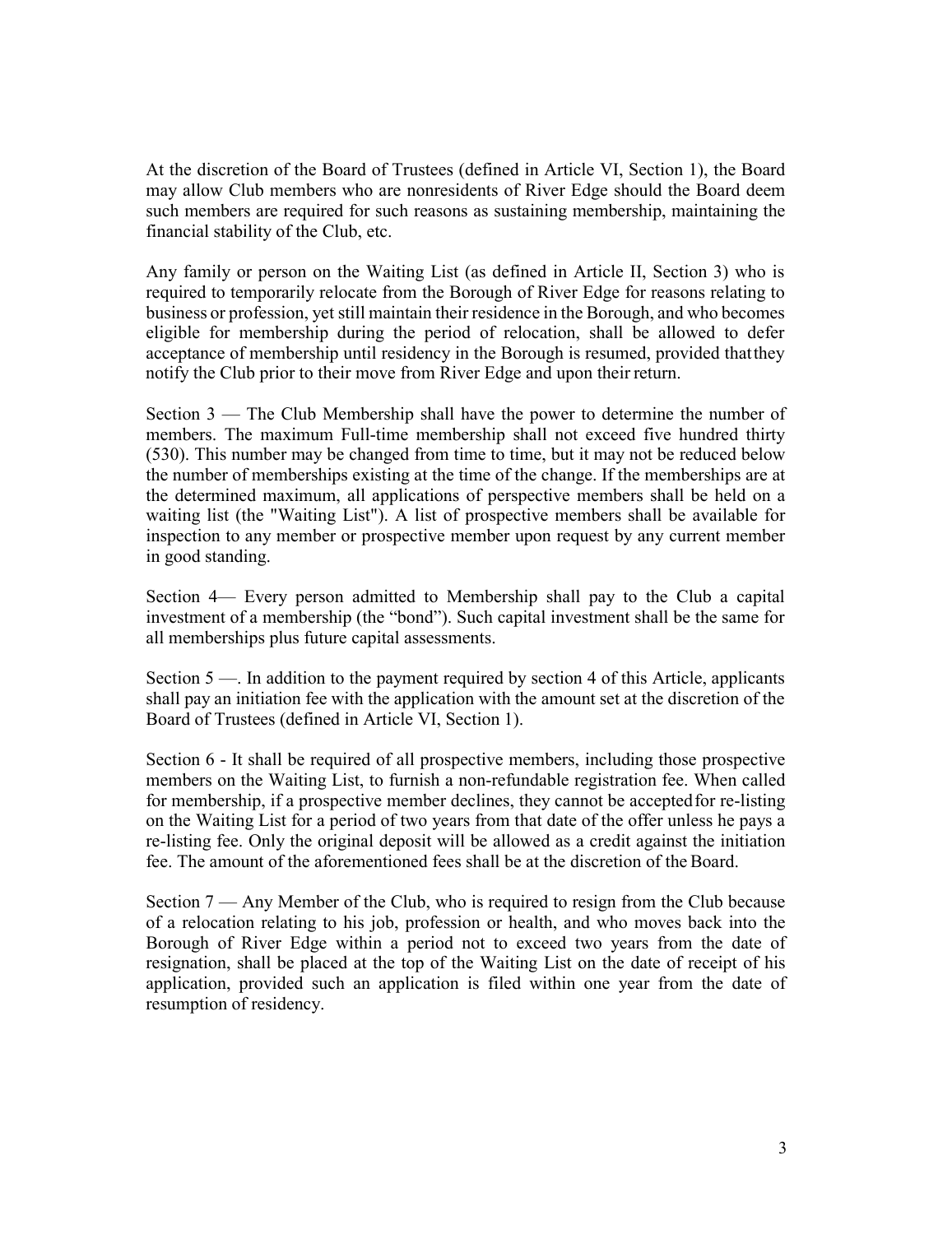# ARTICLE III RIGHT AND RESPONSIBILITIES

Section 1 — Except as provided by Section 3 and Section 4 of Article IV, each Full-time Member shall be entitled to one vote on each matter submitted to a vote of the Members.

Section 2 — Each member of a household as defined in Article II, Section 1, shall be entitled to full use of the Club's facilities. The Board of Trustees shall have full powerto establish rules and regulations, including the charging of fees, with respect to the use of the Club's facilities by other persons who reside in a member's home, as well as by guests. All Members and guests using the Club facilities shall abide by the rules and regulations established by the Board of Trustees and as maintained by the Club Manager (asdefined in Article X, Section 1).

Section 3 — Annual dues will be due and payable on or before April 1st of each year. A late payment fee will be added for any accounts not paid by April 1st and an additional fee if not paid by May 1st.

Section 4 — Should the Corporation be dissolved, any assets which may remain after discharge of all liabilities shall be distributed equally among Full-time Members, regardless of length of membership.

## ARTICLE IV. TERMINATION AND SUSPENSION OF MEMBERSHIP

Section  $1 -$  Except as otherwise provided by this Article, memberships may not be transferred or assigned and must be surrendered to the Club upon termination.

Section  $2 - A$  Member may voluntarily resign from the Club at any time by submitting a written resignation to the Business Manager (as defined in Article X, Section 2). Upon resignation, a Member shall be entitled to receive from the Club the capital investment paid in for the membership less unpaid charges and assessments but such redemption shall occur when a replacement member is obtained, or if not then, when funds become available.

Section 3 — A death of the head of the household shall terminate that membership. The new head of the household has a prior right to the deceased Member's membership as a new member without payment of any initiation fee, subject to all other terms and conditions of these By-laws. Any capital investment paid in less any assessments and or fines due or payable to the deceased shall be payable to his/her estate, upon proper notification to the Business Manager and upon receipt of the capital investment from the new head of household.

Section 4 —A person whose membership is terminated by reason of this Section, with proper proof of relationship, may transfer his membership to any member of his family, provided that such transferee will continue to meet the qualifications for membership (other than age) set forth in Section 2 of Article II. If a transferee is a minor, his voting rights shall be suspended until he attains the age of eighteen (18), but he shall enjoy all other rights of membership.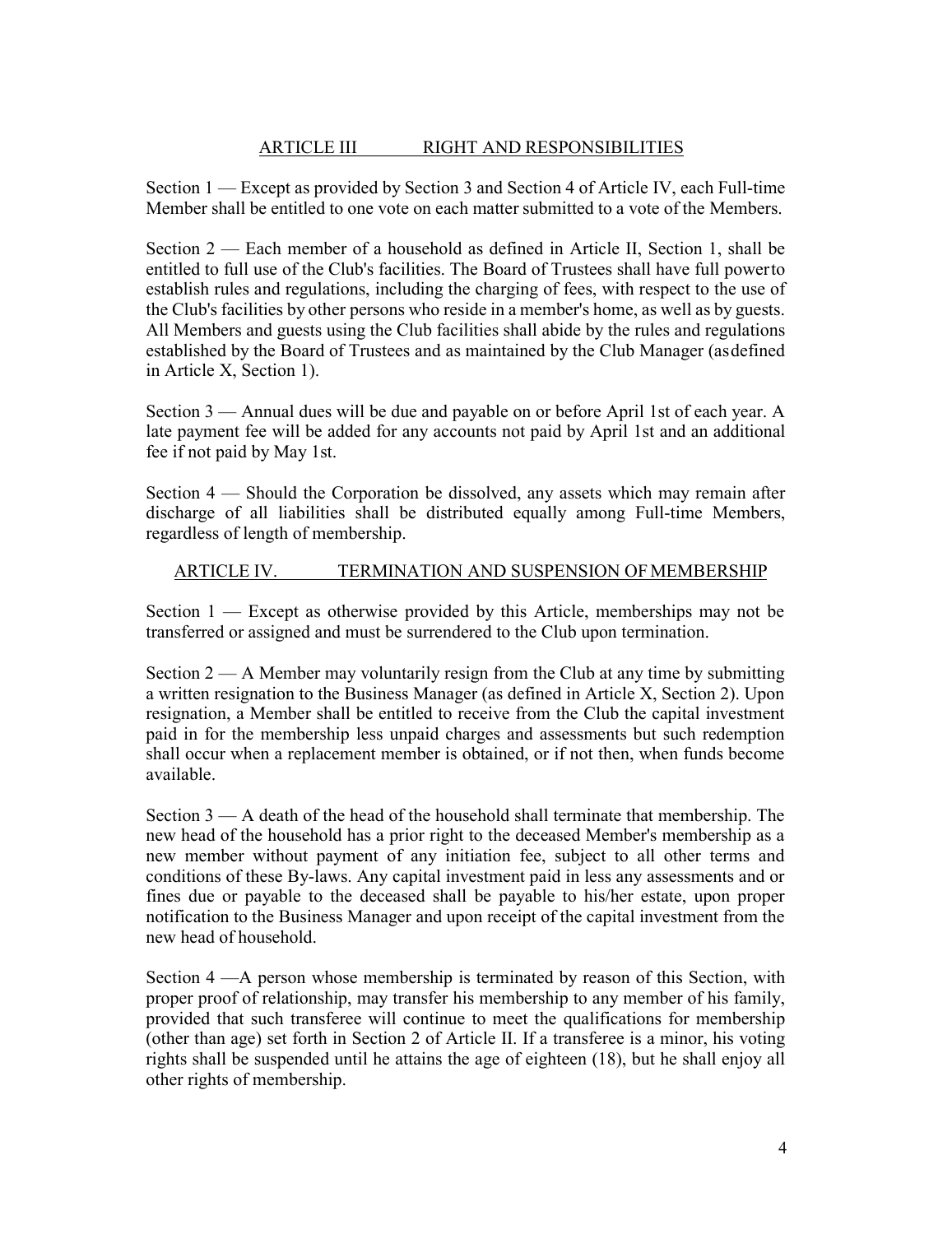Section 5 — A Member or any persons for whom he is responsible for, may be expelled from the Club, or suspended for a period not exceeding the remainder of the calendar year for good cause shown after an appropriate hearing as directed by the Board of Trustees without undue delay, and after a two-thirds vote of those Trustees present at any meeting of the Board. Reasons for expulsion or suspension shall include, but not be limited to, misuse of membership cards, delinquency of dues or assessments, damage of Club property, theft on Club either by the member or any person for whom he is responsible and any disregard for the Club's rules and regulations. A person entitled to use the Club's facilities under Section 1 of Article II may be similarly expelled or suspended, but such expulsion or suspension shall not affect the rights of the member whose membership permitted such person's use of the Club's facilities. The Club Manager, or his or her assistant, in his absence, and subject to an appropriate hearing as directed by the Board of Trustees, shall have the authority to deprive a Member or any persons for whom he is responsible of Club privileges in accordance with the rules and regulations.

Section  $6 - A$  person whose membership is terminated for any reason, except as provided in Article IV, Section 2, and is not transferred pursuant to Section 4 of this Article, shall be entitled to receive from the Club the capital investment of the Member's membership less unpaid charges and assessments if a replacement is obtained, or if not then, when funds become available.

Section 7 — A person who is admitted to the Club as a member after October 1st and finds it necessary to terminate his/her membership prior to April 1st of the following year is entitled to a full refund of all monies paid to the Club, including initiation fee.

Section 8 — An active member may request in writing, for a period of one calendar year, to freeze their membership. Such inactive member shall not pay annual dues while inactive however will pay an administrative fee as set by the Board of Trustees. Inactive members have no Membership privileges and can be reinstated to active status at any time by paying the annual dues. If the inactive member does not become active after one year, they would forfeit their bond and status as a Member.

Section  $9 - If a bondholder wishes to reign from the club they must notify the Business$ Office in writing by May 1st of the current year. If a bondholder resigns after May 1st in the current year, a late fee will be deducted from the bond refund. Late fee will be determined by the Board of Trustees.

Section 10- The River Edge Swim Club, Inc. is a private corporation solely held by its bondholders. As a bondholder of River Edge Swim Club, Inc. you are required to pay full-time membership dues annually until you resign your membership. An active member who fails to contact the Business Manager either to defer their membership, resign their membership, or register and pay dues by August 1st of the current year, will then be determined to have resigned and forfeit their bond.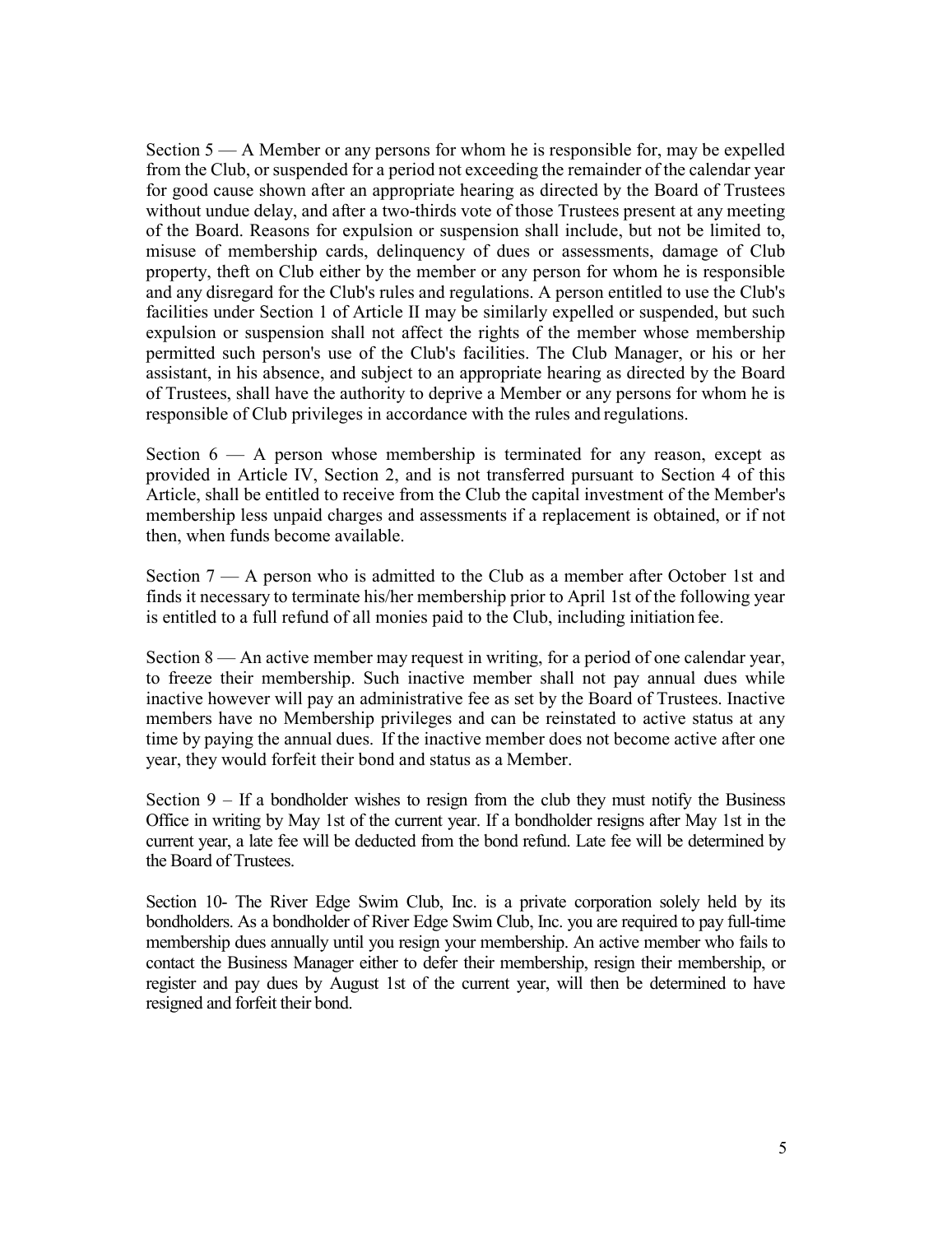## ARTICLE V MEETING OF MEMBERS

Section  $1 - A$ ll meetings of the members shall be held within the Borough of River Edge.

Section 2 — Written notice of all meetings of the membership shall be served by the Business Manager not less than ten (10) nor more than twenty (20) days prior to the day of the meeting. This notice shall state the place, date and hour of the meeting and shall

contain a brief description of the matter which will be submitted to the members. The deposit in the United States mail, notification by electronic mail from the Business Manager or Club Manager, notification by signage at the River Edge Swim Club during operating hours and / or other reasonable and prudent means of communication to the Membership shall constitute full compliance with this Section.

Section 3 — At meetings of the membership, votes may be made either in person or by proxy. No proxy shall be valid unless executed in writing and filed with a Trustee or the Business Manager to provide to the Trustees, who shall execute the proxy vote as directed. The Trustee may exercise the proxy votes on matters that have previously been publicized to the membership and any other business that properly comes before the meetings. All proxies must be filed no later than twenty-four (24) hours before the meeting. A proxy shall clearly specify the meeting or adjournment thereof, for which it is to be effective, and shall be effective for no other meeting. Proxy votes may be rescinded up to the time of the meeting.

Section  $4$  — Fifteen percent (15%) of the membership present or by proxy shall constitute a quorum at any meeting.

Section 5 — An Annual Meeting of the membership will be held at 7:30 p.m. on the second Thursday of December in conjunction with the regularly scheduled meeting of the Board of Trustees for purpose of electing Trustees and for the transaction of any other business which may properly come before the meeting and necessary for presentation to the membership. At the Annual Meeting of the membership, the procedure will be as follows:

- a) Secretary's report
- b) Introduction of Chairperson of the Nomination Committee who shall conduct the elections for members to the Board of Trustees
- c) President'sreport
- d) Treasurer's report
- e) Committee reports
- f) Unfinished and new business
- g) The report of the Chairman of the Nomination Committee as to the results of voting

Section  $6$  — Special meetings of the membership may be called at any time by the President, or Acting President in the absence of the President, by a majority of the Board of Trustees, or by the written request of not less than ten (10%) of themembership.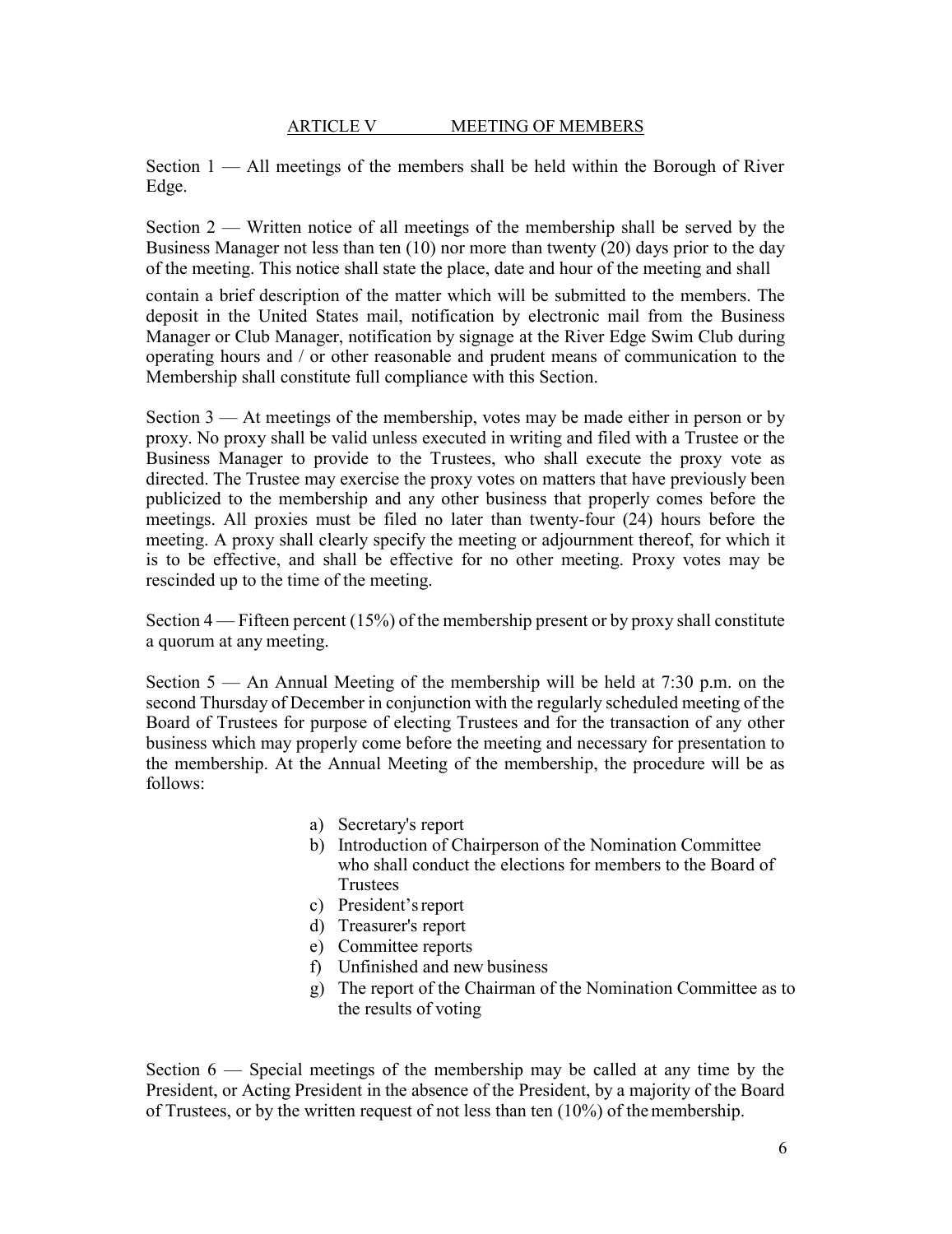Section 7 — Except as otherwise provided by law or by these By-laws, all maters voted upon the membership shall be decided by the majority vote of those present, in person or by proxy.

## ARTICLE VI. BOARD OF TRUSTEES

Section 1 — All powers of the Corporation, except those specifically granted or reserved to the membership by law, by custom or by these By-laws, shall be vested in the Board of Trustees which shall be composed of not less than five (5) nor more than fifteen (15) members. The affairs of the Corporation shall be managed by the Board of Trustees; all trustees must be Full-time Members or member of a Full-time member's household and at least eighteen (18) years of age as defined in Article II, Section 1 of these By-laws, provided however, that no more than one person from household shall serve on the Board of Trustees at any one time.

Section 2 — Trustees shall be elected by the Members for a term of three years except as provided in Section 5 of this Article.

Section 3 — In the election of Trustees, each member shall have as many votes as there are vacancies to be filled but is not required to use every vote. A member may cast one vote and no more than one vote for each candidate he wishes to support. The candidates receiving the largest number of votes are thereby elected to the vacancies. Upon closing of nominations, ballots shall be distributed and collected by a committee of three tellers, which committee shall be appointed by the Board of Trustees.

Section 4 — A trustee may terminate his officers' hip upon filing a voluntary written resignation with the Secretary. A Trustee shall be automatically removed from office for absence from any four (4) regular meetings between annual elections with the proper written notification or verbal communication from the President. However, upon written request to the Board of Trustees, such Trustee may be reinstated by a two-thirds  $(2/3)$ vote of the Board of Trustees. A Trustee may also be removed for cause by a two-third (2/3) vote of those present or by proxy at any meeting of the membership.

Section 5 — Any vacancy which occurs before the end of a Trustee's term may be filled by a majority vote of the remaining Trustees. A Trustee so appointed shall serve until the next Annual Meeting, at which time a successor shall be elected by the membership to complete the unexpired term. In such an event, the Incumbent Trustee is permitted to be elected for his or her own three-year term following the completion of the term appointed to complete.

Section  $6 - A$  trustee may serve no more than two consecutive three-year terms. However, should an existing trustee request to serve an additional term, and so long as the number of incumbent and incoming trustees does not exceed the maximum number of trustees as set forth in Section 1 of this Article, then the exiting trustee may serve an additional.

Section 7 — A president whose term as a trustee has expired can be appointed to servea one-year term as an advisor following his or her expired term so as not to lose the benefit of his or her experience with club operations and provide a transition for the new Club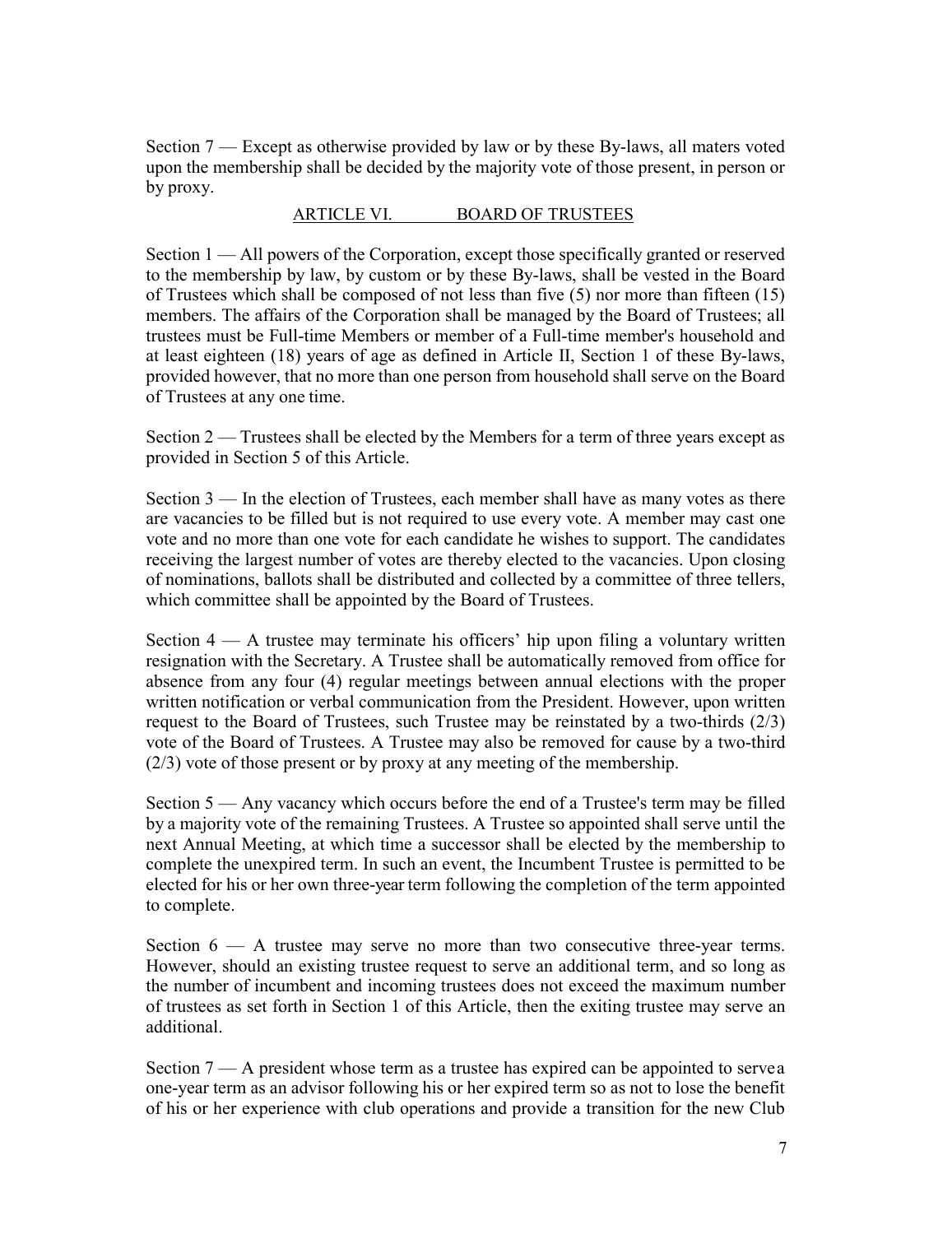president.

# ARTICLE VII. MEETINGS OF THE BOARD OFTRUSTEES

Section 1 — All meetings of the Board of Trustees shall be held within the Borough of River Edge.

Section  $2 - A$  regular meeting of the Board of Trustees shall be held within fourteen (14) days following the Annual Meeting at which time the new officers of the Clubshall be elected. The highest former officer still continuing as a Trustee shall act as interim President of the Club and shall conduct the aforementioned regular meeting until after the first order of business which shall be the election of the new officers. At the regular meeting, the Board of Trustees shall fix, by resolution, the time and place of the next regular meeting. No more that ninety (90) days shall ever intervene between regular meetings. The Business Manager must notify each Trustee ten (10) days in advance of meeting.

Section 3 — Special meetings of the Board of Trustees may be called at any time by the President, Acting President, or by any five (5) Trustees. Notice of such special meetings must be given not later than five (5) days before the meeting, either in person, by telephone, electronic mail or by mail to the Board of Trustees.

Section 4 — A quorum shall consist of eight (8) trustees or 60% of the number of Board members, whichever is smaller.

Section 5 — Except as otherwise required by law or by these By-laws, the act of the majority of the Trustees present at any meeting at which a quorum is present shall constitute that act of the Board of Trustees.

Section 6 — If a member of the Board of Trustees or a member of a trustee's family shall have interest, directly or indirectly, in any matter coming before the Board, a conflict of interest shall be deemed to exist and that Board member shall not take part in any action of the Board on such matter. Nothing in this provision shall prohibit a Board member from testifying before the Board in regard to any matter in his or her capacity as a member of the Club.

# ARTICLE VIII. COMMITTEES OF THE BOARD OFTRUSTEES

Section 1 — At its regular Annual Meeting, the President, with the approval of the Board of Trustees shall appoint from among its members, persons to serve on any committee which is required by the By-laws. The President shall appoint the chairperson of the committees.

Section 2 — The Board of Trustees may at any time approve other committees to which may be delegated authority in the management of the Corporation. Members of such committees need not be Trustees, however members of such committees shall not operate to relieve the Board of Trustees, or any individual Trustee, of any responsibility or duty imposed upon it, or him / her, by law or these By-laws. The Board of Trustees may also effect any change in the membership of any committee. All committee assignments shall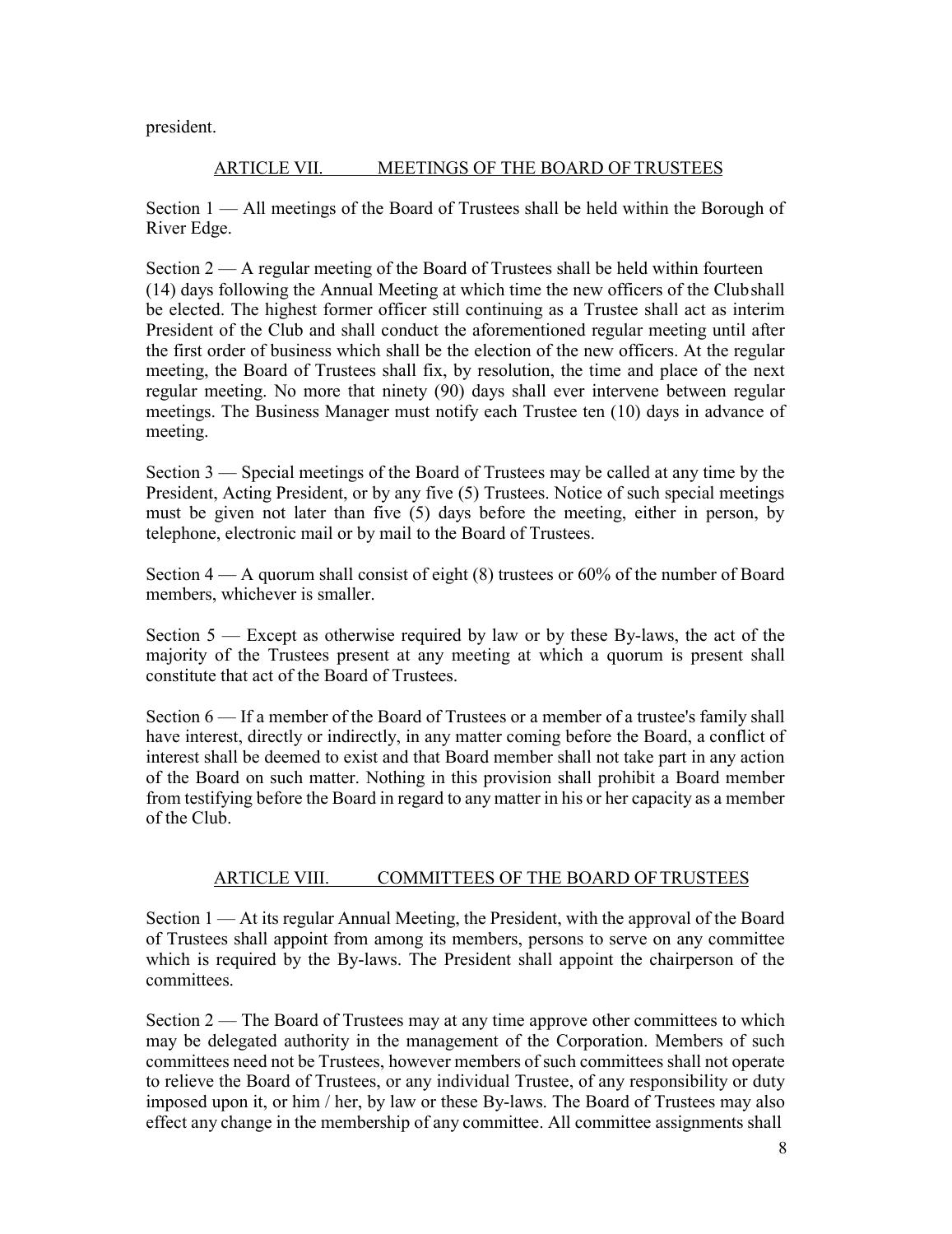terminate no later than at the time of the next regular Annual Meeting of the Board of **Trustees** 

Section 3 — Meetings of committees shall be governed, whenever applicable, by the same rules which apply to meetings of the full Board of Trustees.

## ARTICLE IX. OFFICERS

Section 1 — The Board of Trustees shall elect from its members, a President, Vice President, Secretary, and Treasurer. Each officer shall serve until the next Annual Meeting unless his officer ship is terminated. Such officer shall have served previously as a Trustee.

Section 2 — The Board of Trustees shall have the power to remove any officer from that position by a two-third (2/3) vote of all Trustees. Written notice shall be sent to all Trustees of changes. An officer shall also lose office if at any time he ceases to be a Trustee or if he files with the Secretary his voluntary written resignation. The Board of Trustees shall elect to any vacant office a successor from the incumbent Trustees, and in accordance with Section 1, Article IX, who shall serve for a period not extending beyond the next regular Annual Meeting.

Section 3 — The President shall be principal executive officer of the Corporation. The President shall: preside at all meetings of the membership and the Board of Trustees; be ex-officio member of all committees approved by the Board of Trustees; supervise and oversee the business and affairs of the Corporation; see that all orders and resolutions of the Board of Trustees are executed. The President shall have all powers vested in his office according to these By-laws, by law, or by custom, and he shall perform all duties ordinarily incident to his office. In the event a majority of all trustees including the presiding officer is not fully constituted on any action of the Board, then the President shall cast his vote to resolve the issue.

Section 4 — The Vice President, in the absence of or in the event of disability of the President, shall act in his place. The Vice President shall perform any other duties which may be assigned to him by law, by these By-laws, by the President, by the Board of Trustees, or by custom.

Section 5 — The Secretary, in the absence of or in the event of the disability of the President or Vice President, shall act in their place, take minutes of the proceedings at all meetings of the membership and the Board of Trustees and report the minutes of the preceding meetings. The Secretary shall perform all duties assigned to him by law, by these By-laws, by the President, by the Board of Trustees, or by custom.

Section  $6$  — The Treasurer shall be responsible for all oversight of the corporate funds and securities with the day-to-day accounting and business functions to be performed by the

Business Manager (as defined in Article X, Section 2). The Treasurer shall perform any other duties which may be assigned to him by law, by these By-laws, by the President, by the Board of Trustees, or by custom.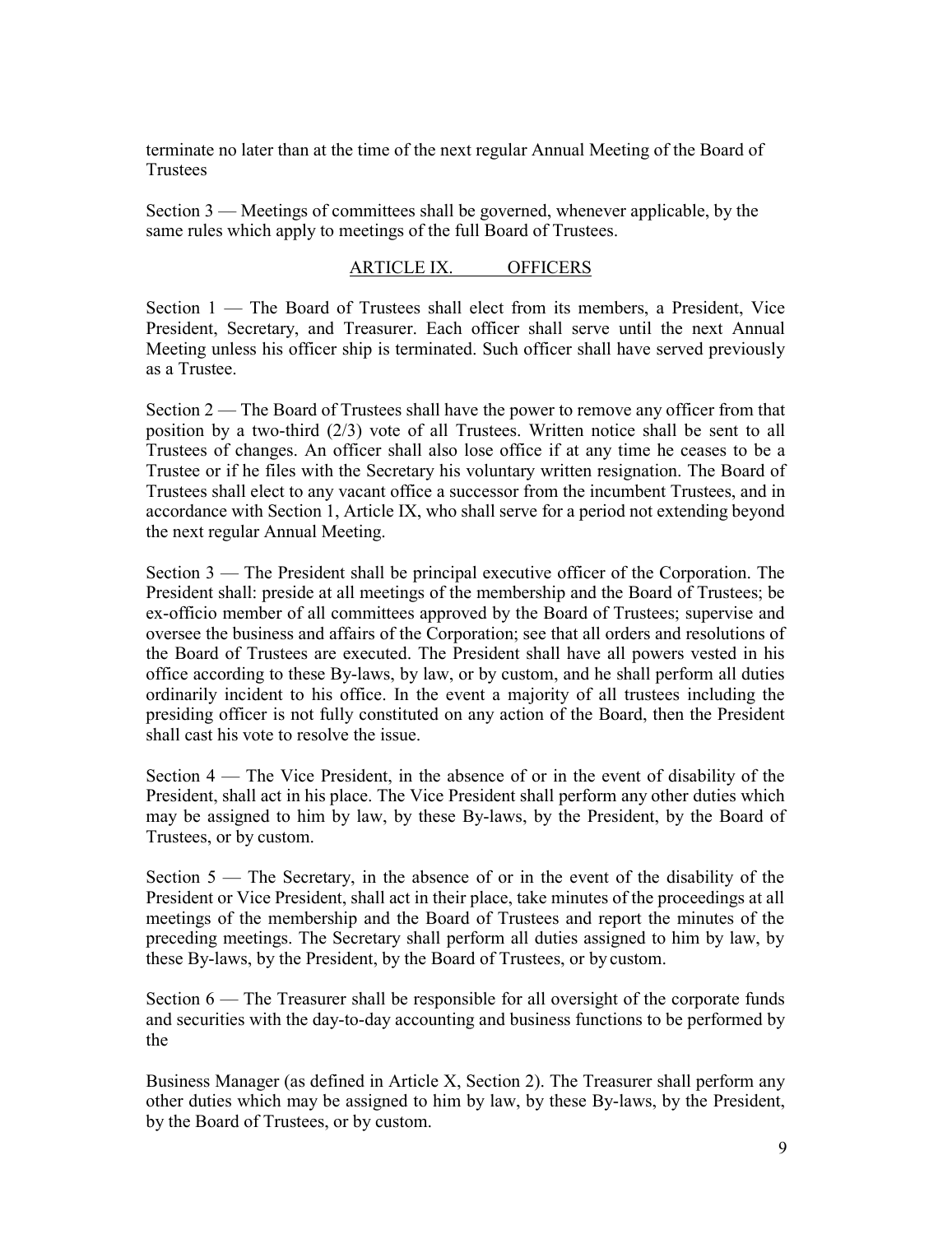#### ARTICLE X. MANAGEMENT OF OPERATIONS

Section 1 — The Board of Trustees will hire a professional as a manager including the hiring of assistant managers and other responsibilities required in running the day-to-day operations of the Club (the "Club Managers"). The Club Managers' job responsibilities will be set forth by the Board of Trustees, or a committee established by the Board of Trustees to deal with personnel matters, and the Club Managers will be held accountable on a regular basis in the performance of the duties of the Club Manager, subject to an annual job performance review and whose term will be subject to a bi-annual contract renewal as determined by the Board of Trustees.

Section 2 — The Board of Trustees will hire a person to perform the day-to-day business and administrative functions required to run the River Edge Swim Club and this person (the "Business Manager") shall report directly to the Board of Trustees. The job responsibilities and duties of the Business Manager will be set forth by the Board of Trustees, or a committee established to deal with personnel matters, and shall include: having custody of and responsibilities for all corporate funds and securities of the Club with oversight by the Treasurer; deposit all receipts and disbursements of funds in accordance with the provisions of Article XIII; will review with the Treasurer the records of all accounts in accordance with an accounting system approved by a Certified Public Accountant selected by the Board of Trustees (but who is not a Board member); maintain records of all accounts in accordance with an accounting system approved by a Certified Public Accountant as approved by the Board of Trustees (but who is not a Board member); submit the corporate records to the Certified Public Accountant prior to the annual meeting each year to permit a report of the annual financial statement compilation or audit at the annual meeting of members; discuss with the Certified Public Accountant his findings from the annual compilation or audit of the Club's accounting records; be responsible for the billing, collection and corporate records of all memberships; be responsible for records to determine the number of memberships in good standing and submit the current totals at each meeting of the Board of Trustees and membership Committee; report to the Board of Trustees the names of any who are delinquent in their fiscal obligation, etc. The Board of Trustees will determine the annual salary of the Business Manager whose term will be subject to a biannual contract renewal also to be determined by the Board of Trustees.

## ARTICLE XI. ANNUAL REPORT

Section  $1 - An$  annual report consisting of a compilation from a Certified Public Accountant (the Auditor) shall be prepared and presented to the Board of Trustees. In addition, a regular audit shall be performed every five (5) years or earlier if requested by the Board of Trustees or the membership at a special meeting as specified in Article V, Section 6. The audit requirement, unless requested by the membership at a special meeting, may be waived by at the discretion of the Board.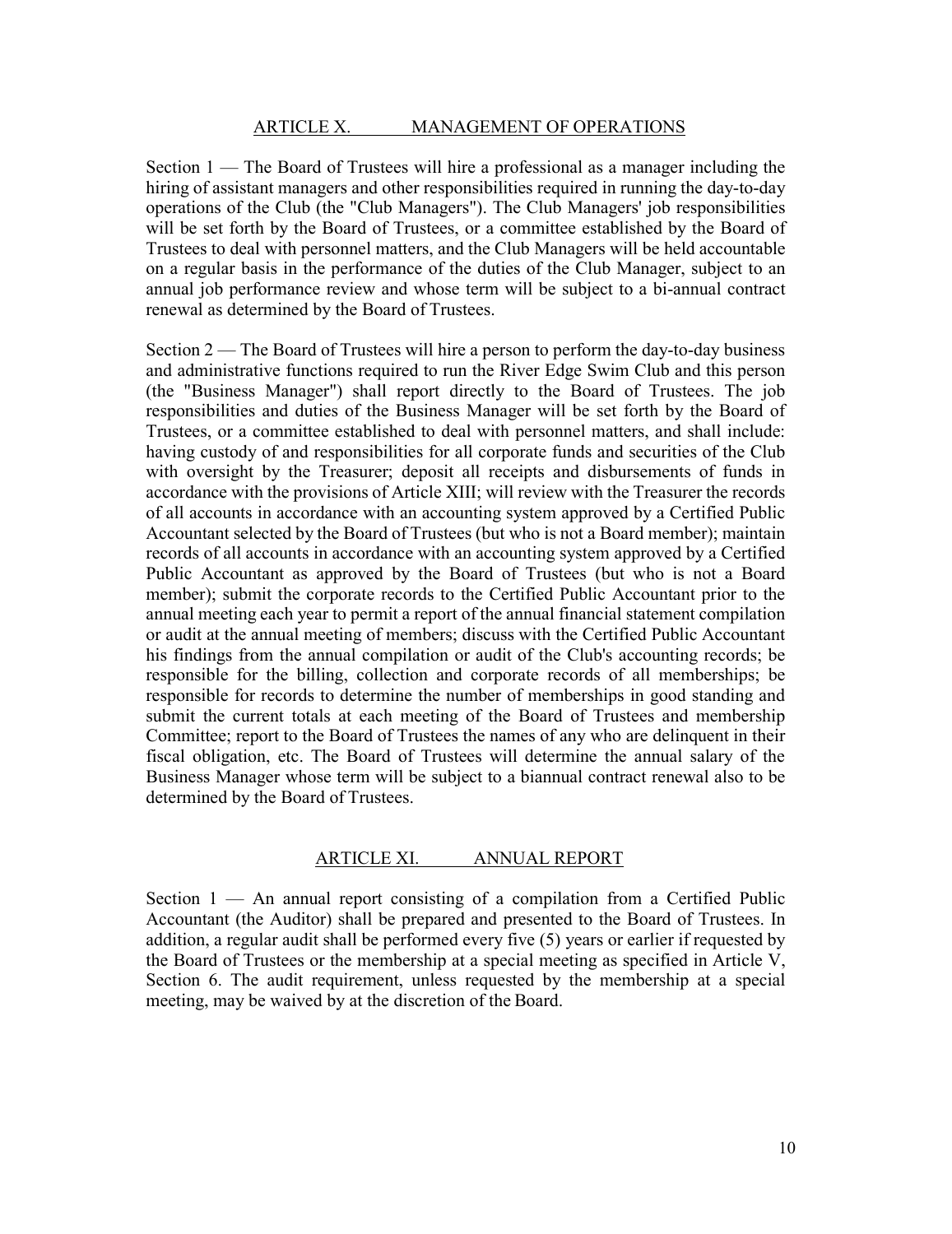Section 1 — Dues and assessment shall be classified either as annual dues for operation or capital assessment.

Section 2 — Annual dues for operations shall be determined by the Board of Trustees and documented in the Board of Trustees minutes. Notice of the amount of these dues shall be sent to the Members by March 1st of each year. Late payments may be assessed as per Article III, Section 3 as determined by the Board.

Section 3 — The annual dues for operations shall be based upon the operating expense budget for the coming year as set forth by the Business Manager and approved by the Trustees.

Section 4 — A member who is admitted after the assessment of the annual dues for operations under Section 2 of Article XII but before the end of the swimming season for that year, shall pay a proportionate amount of such dues computed based on the number of days remaining in the season.

Section 5 — If it happens that the annual dues for operations were not sufficient to meet the year's actual operating expenses as approved in the annual budget, the Board of Trustees may impose on the members a supplemental annual due for operations to cover the deficiency.

Section 6 — All other assessments against members shall be capital assessments. Capital assessments may therefore include amounts assessed to provide funds for major repairs, improvements or enlargement of the Club's facilities, and other major capital expenditures required to address the physical plant of the Club (Capital Assessments) as well asto discharge indebtedness incurred for major repairs, improvement or enlargement of the Club's facilities and other major capital expenditures required to address the physical plant of the Club. All Capital Assessments shall be imposed equally on all fulltime members. However, no indebtedness may be incurred for major repairs, improvement or enlargement of the Club's facilities without the approval by the membership at any duly held meeting of the members.

Section 7 — Capital Assessments may be imposed by the Board of Trustees alone, in any amount not to exceed one hundred dollars (\$100) annually per membership, for any one calendar year. Capital Assessments which are in excess of one hundred dollars (\$100) annually may be imposed only after approval by the membership at any duly held meeting of the membership.

Section 8 — All payments required to be made to the Club by the membership under the authority of this or any other Article of these By-laws are exclusive of any taxes which are now, or may be imposed on such payments by Federal, State, or local laws. Any such taxes shall be paid by the membership immediately upon their accrual, and shall be in addition to any other required payments.

Section 9 — No dues, nor part thereof, shall be refunded in the event that pool operations are required to be suspended for any period.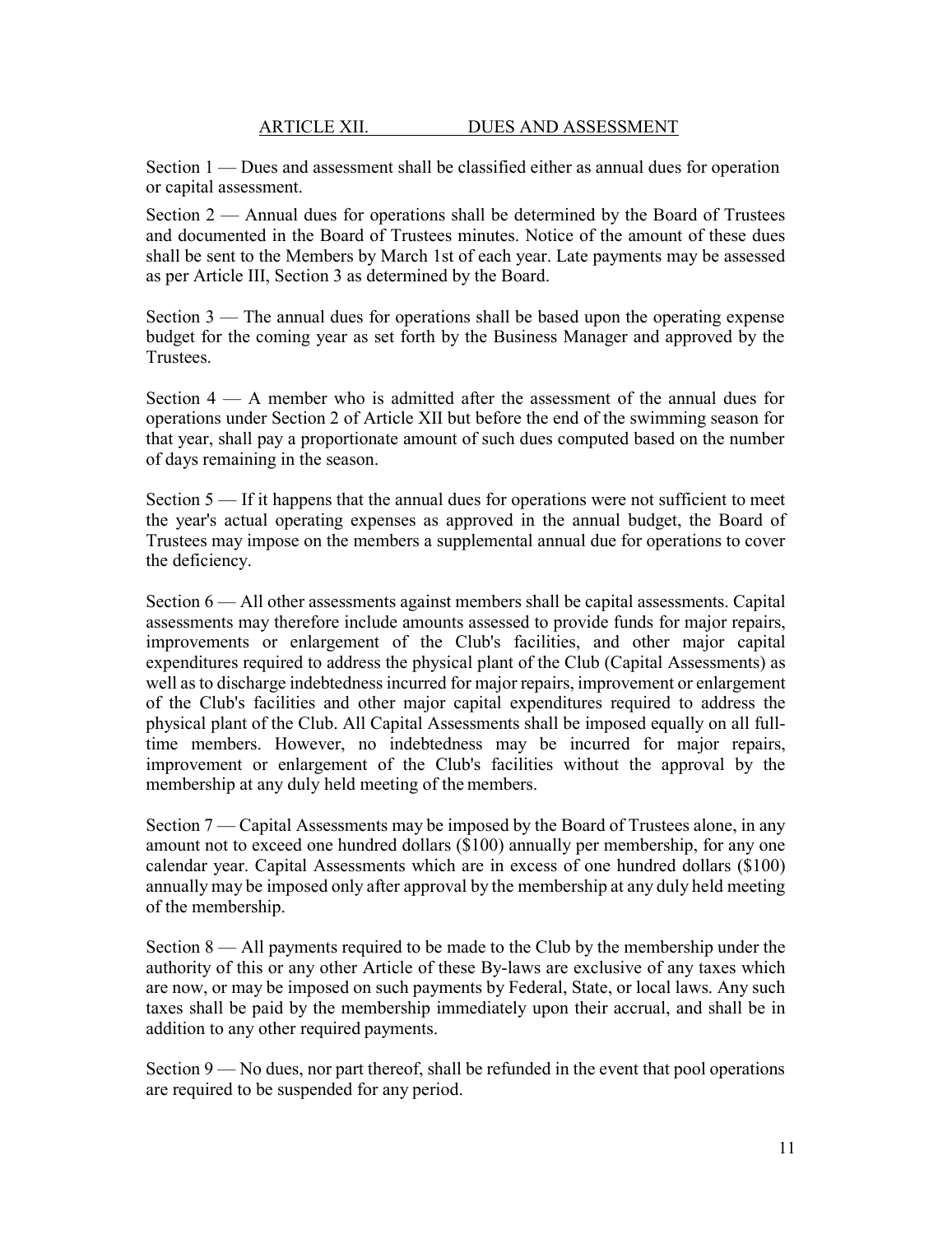# ARTICLE XIII. PROCEDURES FOR HANDLING RECEIPTS AND DISBURSEMENTS

Section 1 — Depositories of the club and respective balances shall be resolved by the Board of Trustees at any of its meetings. The Board of Trustees may by resolution replace, add or cancel depositories at interim meetings. For purposes of running the day-to-day business and administrative function of the Club, only one depository may be used for all receipts and all expenditures of the Club and it shall be known as "River Edge Swim Club, Inc." account. Deposits in and withdrawals from other depositories shall be transacted only within this account. Excess cash not required for the day-to-day operating needs shall be place in a separate account and available for use by the Club asneeded.

Section 2 — Investments may be made when approved at a meeting of the Board of Trustees.

Section 3 — All payments by the membership must be directed immediately to the Business Manager who shall credit the accounts of each membership.

Section 4 — All funds received must be deposited in the "River Edge Swim Club, Inc." account within ten (10) banking business days after receipt thereof. Benefits derived from interest bearing deposits or securities must be reported by the Business Manager at the next meeting of the Board of Trustees.

Section 5 — All checks and withdrawals from any depositories for amounts between \$5,000 and \$10,000 must be approved, in writing by two officers of the Board or a majority of the members of the Board. Checks in excess of \$10,000 must be approved, in writing, by at least three officers or a majority of the members of the Board. In the absence of, or in the event of disability of sufficient eligible signer or countersigners, an extra-ordinary special meeting of the Board of Trustees shall be held for the purpose of resolving additional signers. Notwithstanding the previous paragraph or any other contradictory portion of the By-laws, the Trustees shall have the right to authorize the duly appointed Business Manager of the Club, to issue and sign checks, with his signature only, in amounts up to \$5,000 to pay bills, expenses, salaries or other disbursements previously approved by the Trustees and due and owing by the club. Electronic or other reasonable and prudent means of communication means may be used for all approvals by the Board of Trustees.

Section  $6 -$ On a quarterly basis, the Treasurer will review in detail with the Business Manager the various depository accounts of the Club and checkbook register for deposits and receipts. On a monthly basis, for purposes of the Board of Trustees, a financial summary of the membership count, revenues and expenditures will be prepared and provided to the Board of Trustees.

## ARTICLE XIV. SINKING FUND

Section 1 — Provision for the Share Redemption Sinking Fund

A sinking fund shall be established for the sole purpose to accumulate sufficient capital to redeem on January 1, 2026, each outstanding capital investment membership share including any accumulated capital assessment values (the Sinking Fund).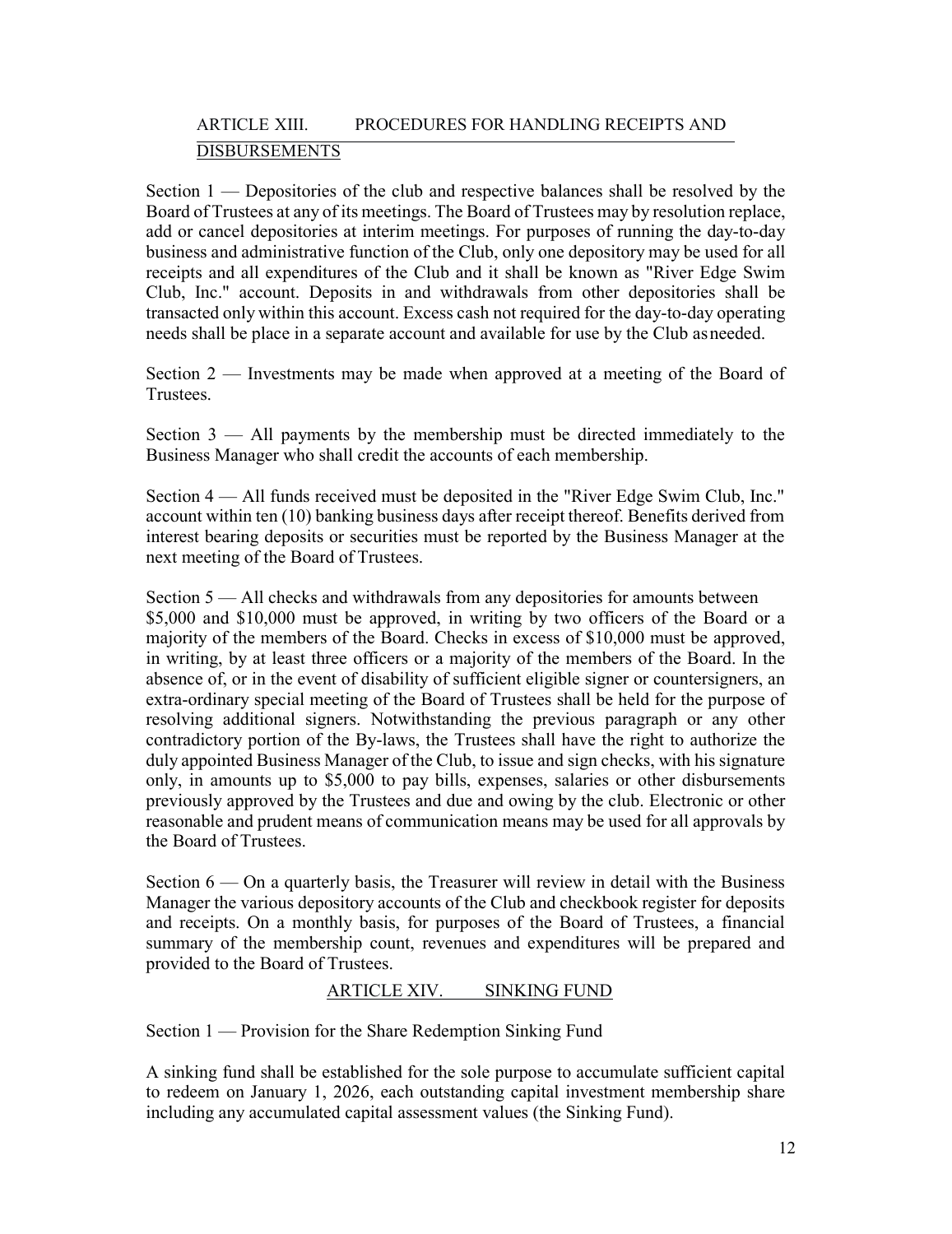## ARTICLE XV. FISCAL YEAR

Section 1 — The fiscal year of the Corporation shall be from the first day of November and will conclude on the thirty-first day of October.

## ARTICLE XVI. SEAL

Section 1 — The Board of Trustees have prescribed the form of a corporate seal, which included the words: "River Edge Swim Club, Inc.". This seal shall be affixed to any document of the Corporation whenever required by law, by these By-laws, by the Board of Trustees or by custom.

## ARTICLE XVII. AMENDMENTS

Section  $1$  — These By-laws may be amended only by a two-thirds (2/3) vote of the membership present, either in person or by proxy, at any duly held meeting of the membership. Any proposed amendment must have been previously published to the membership as part of the meeting notice. The Board of Trustees reserves the right to amend these by-laws at any duly held meeting and at a minimum the Board of Trustees shall review the By-laws every five (5) years to determine if amendments are necessary.

## ARTICLE XVIII. LEASE

Section 1 — The Lease covering the use of the property on which the Swim Club facilities are located is on file with the Business Manager and on file in the River Edge Borough Hall, and is incorporated herein by reference. The Lease is available to members and may be seen by contacting the Business Manager.

## ARTICLE XIX. PARLIAMENTARY PROCEDURE

Section 1 — Roberts Rules of Order shall be the ruling authority on settling all points not specifically covered in these By-laws.

## ARTICLE XX. WEEKDAY FAMILIES

Section  $1 - A$  maximum of one hundred ten  $(110)$  families or people on the Waiting List shall be offered weekday family privileges ("Weekday Family Plan") for use of the Club. The sequence of the offers will follow the date order in which families were assigned numbers on the waiting list. However, if no Waiting List exists, the Board of Trustees has the right to suspend the use of the Weekend Family Plan until a Waiting List exists

Section 2 — A refusal of the Weekday Family Plan shall not forfeit membership Waiting List standing.

Section 3 — Acceptance of the Weekday Family Plan shall require the payment of annual dues on or before April 1st, to the same extent that dues are assessed against members. Any family or person who has accepted the Weekday Family Plan and who is required to relocate from the Borough of River Edge for reasons relating to their employment, profession or health, before the end of swimming season for that year, shall, at the discretion of the Board of Trustee, be entitled to receive a refund of dues paid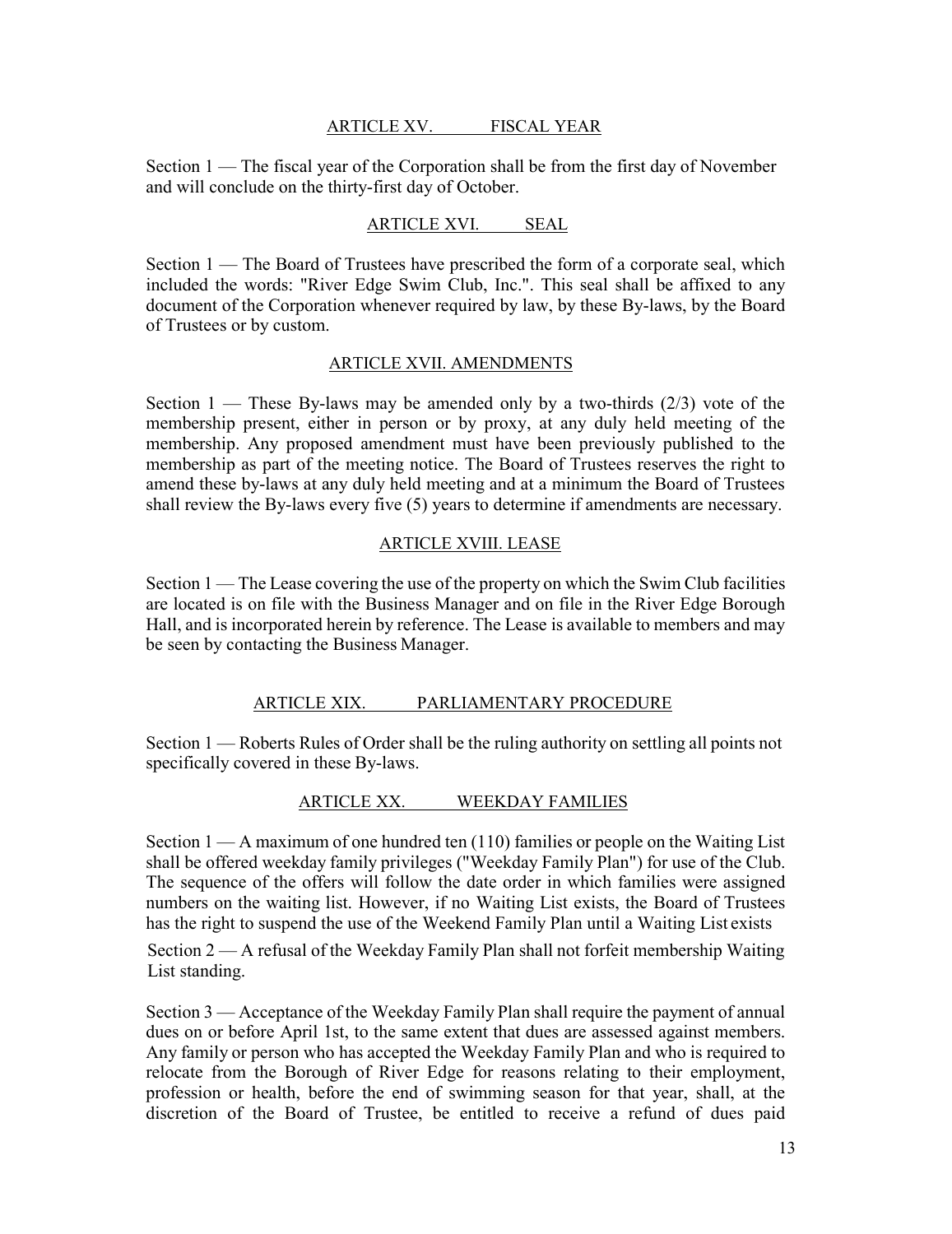proportionate to the days remaining in the season. Such amount shall be refunded only after the next eligible family or person on the waiting list has paid their dues for the remainder of the season, which shall be calculated on a similar proportionate basis also subject to approval of the Board of Trustees. There shall be no requirement to purchase a bond, or pay the initiation fee, or any further assessment during the period that waiting list privileges are exercised.

Section 4 — The Weekday Family Plan permits use of the Club any day during the season, except weekends and holidays. Weekday members are not entitled to bring guests. Those families accepting this plan for limited use of the Swim Club are not fulltime members of the Club, and have no voting rights whatsoever; however, they shall comply with all the rules and regulations of the Club to the same extent as full-time members.

## ARTICLE XXI. LIMITED USE MEMBER PRIVILEGES

A maximum of one hundred twenty (120) families or persons who have been members of the Club for a minimum of ten (10) consecutive years shall be offered the use of the Club on a limited basis as described in the following section. Exceptions may be made by any officer in the Board of Trustees (Article IX, Section 6).

Section 1 — On or before June 1st of each year the business office will extend a Limited Use Membership to all eligible member families or persons who in the previous season listed only husband and/or wife on their confidential questionnaires. Once a family or person accepts a Limited Member offer, this use will continue from year to year until a formal resignation is received. At its discretion, the Board can suspend issuing Limited Use Memberships.

In the event that the number of acceptances exceeds the authorized one hundred ten (110) families, the business office will maintain a separate list of applicants in the order in which applications are received for use as vacancies or resignations may occur.

The business office will maintain a separate list of Limited Use Member applicants in order of selection. Replacements will be made to all remaining qualified members; future offers will be made to member families or persons in the order in which they joined the club.

Section 2 — Each family accepting Limited Use Members of the Club under these provisions shall resign their full-time membership and the value of their bond less any outstanding charges shall be refunded to them as soon as their regular membership has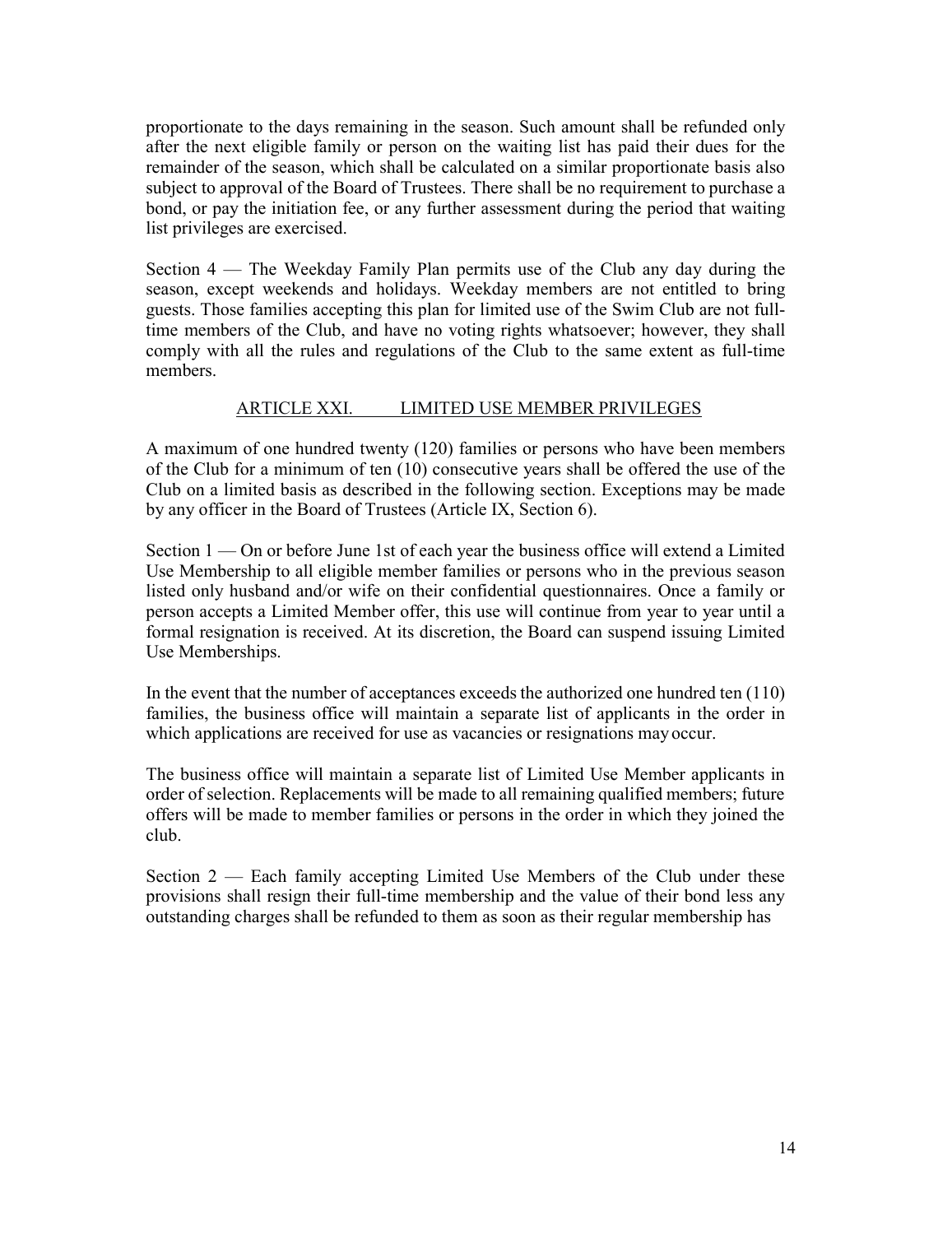been accepted by another member or when the funds become available to redeem such capital investment.

Section 3 — Each Limited Use Member will be billed before the upcoming swim season at a rate which will be determined annually by the Board of Trustees and which will be payable by April 1st, subject to the same late fees as outlined in Article III section4.

Section 4 — Each Limited Use Membership will be entitled to 30 visits per Limited Use Membership for the season.

Each Limited Use Member will be eligible to bring guests.

Section 5 — Limited Use Members will have no voting rights whatsoever; however, they will be required to comply with all rules and regulations of the Club to the same extent as full-time members.

Section 6 — The Board of Trustees shall have the authority to increase or decrease the number of Limited Use Memberships not to exceed the maximum one hundred twenty (120) families. Any decreases will be made only by non-replacement of limited use families who have resigned.

## ARTICLE XXII AUGUST MEMBERS

Section  $1 - A$  maximum of seventy-five (75) families or persons on the prevailing Waiting List will be eligible for use of the Swim Club for the period from August 1st to the season closing date, excluding holidays. The season rate for this will be determined annually by the Board of Trustees, and will be due within ten days from the date of the offer. There will be no requirement to purchase a bond, or pay the initiation fee or any further assessment during the period that the acceptance of this offer is in effect. August Members are not eligible for guest passes. August Members of the Club have no voting rights; however, they will comply with all the rules and regulations of the Club to the same extent as full-time members.

Section 2 — The Board of Trustees shall determine annually the increase or decrease in the number of August Memberships up to the maximum established in Section 1. At its discretion, the Board can suspend issuing August Memberships.

## ARTICLE XXIII. EVENING MEMBERS

Section  $1 - A$  maximum of seventy-five (75) families or persons on the prevailing waiting list will be offered use of the Swim Club on weekdays and weekends, excluding holidays, after 5 p.m. for the entire season. The season rate will be determined annually by the Board of Trustees and will be due within ten days from the date of the offer. Evening Members are not eligible for guest passes. There will be no requirement to purchase a bond or pay the initiation fee or any assessment during the period this offer is in effect. Families or persons accepting Evening Membership have no voting rights; however, they will comply with all the rules and regulations of the Club to the same extent of full-time members.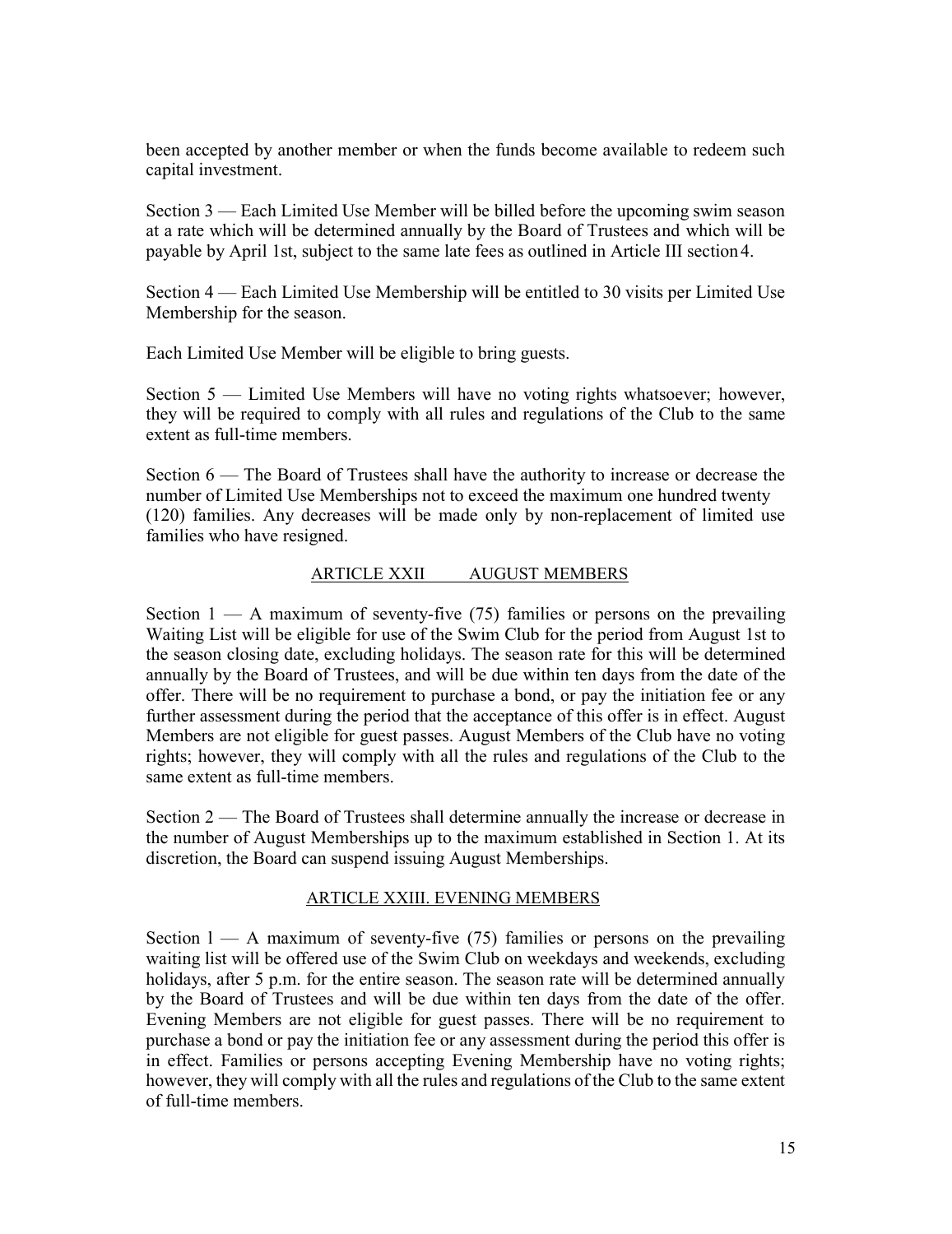Section 2 — The Board of Trustees shall determine annually the increase or decrease in the number of Evening Members not to exceed the maximum established in Section 1. At its discretion, the Board can suspend issuing Evening Use Memberships.

## ARTICLE XXIV — WEEKEND MEMBER

Section 1 — A maximum of 50 families or persons on the prevailing Waiting List will be offered use of the Swim Club on weekends, excluding holidays, for the entire season. The season rate will be determined annually by the Board of Trustees and will be due within ten days from the date of the offer. Weekend Members are not eligible for guest passes. There will be no requirement to purchase a bond or pay the initiation fee or any assessment during the period this offer is in effect. Members accepting Weekend Membership have no voting rights; however, they will comply with all the rules and regulations of the Club to the same extent of full-time members.

Section 2 — The Board of Trustees shall determine annually the increase or decrease in the number of Weekend Memberships not to exceed the maximum established in Section 1. At its discretion, the Board can suspend issuing Weekend Use Memberships.

## ARTICLE XXV. ELECTION OF OPTIONS

Section 1 — Eligible persons or families will be given a choice of options between Weekday Membership of the Club as stated in Article XX, Limited Use Membership of the Club as stated in Article XXI, August Membership of the Club as stated in Article XXII, Evening Membership of the Club as stated in Article XXIII, or Weekend Membership of the Club as stated in Article XXIV as explained in the proposed articles above.

Once an option has been selected no change can be made by the member for the remainder of that season unless offered so by the Club. Selection of one of these choices will be for one season only, and will require a re-offer and acceptance for each succeeding year. If it becomes necessary to resign before the end of the season, a prorated portion of the dues for the remaining unused days of the season may be refunded after a replacement has been obtained by the business office. Refusal to select any of these options will have no effect on waiting list position